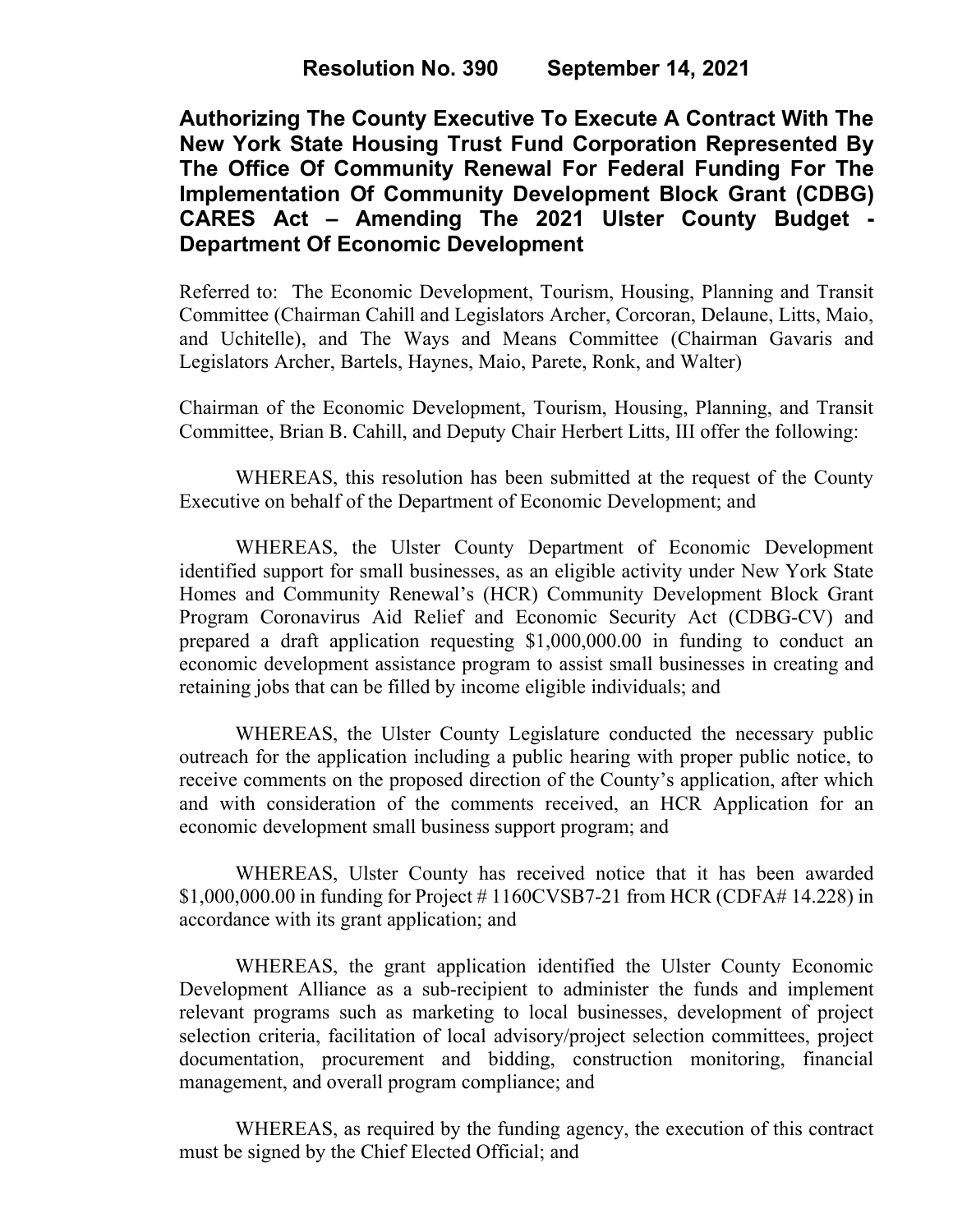# **- Page 2 -**

# **Resolution No. 390 September 14, 2021**

**Authorizing The County Executive To Execute A Contract With The New York State Housing Trust Fund Corporation Represented By The Office Of Community Renewal For Federal Funding For The Implementation Of Community Development Block Grant (CDBG) CARES Act – Amending The 2021 Ulster County Budget - Department Of Economic Development**

WHEREAS, in order to accept and appropriate this funding it is necessary to amend the 2021 Ulster County Budget; now, therefore be it

RESOLVED, that the County Executive is hereby authorized to execute an agreement (NYS Contract 1160CVSB7-21) and any amendments thereto, with the New York State Housing Trust Fund Corporation, in the amount of \$1,000,000.00, in the form as filed with the Clerk of the Ulster County Legislature, or as modified with the approval of the County Attorney; and, be it further

RESOLVED, that the County shall contract with UCEDA as a sub-recipient of the grant funds to effectuate the awarded program, as specified in the grant application; and, be it further

RESOLVED, that Deputy County Executive Evelyn Wright is hereby authorized to act as certifying officer including the filing of any certifications necessary for the purposes of implementing this award; and, be it further

RESOLVED, that the 2021 Ulster County Budget is hereby amended as follows:

|                                       | <b>INCREASE</b>           | <b>AMOUNT</b>  |
|---------------------------------------|---------------------------|----------------|
| BB.8668.3751-4600.4660<br>(Appr.#)    | Misc. Contractual Expense | \$1,000,000.00 |
| BB.8668.3751-3400.4989<br>$(Rev. \#)$ | Federal Aid               | \$1,000,000.00 |

and move its adoption.

#### ADOPTED BY THE FOLLOWING VOTE:

 AYES: 22 NOES: 0 (Absent: Legislator Fabiano)